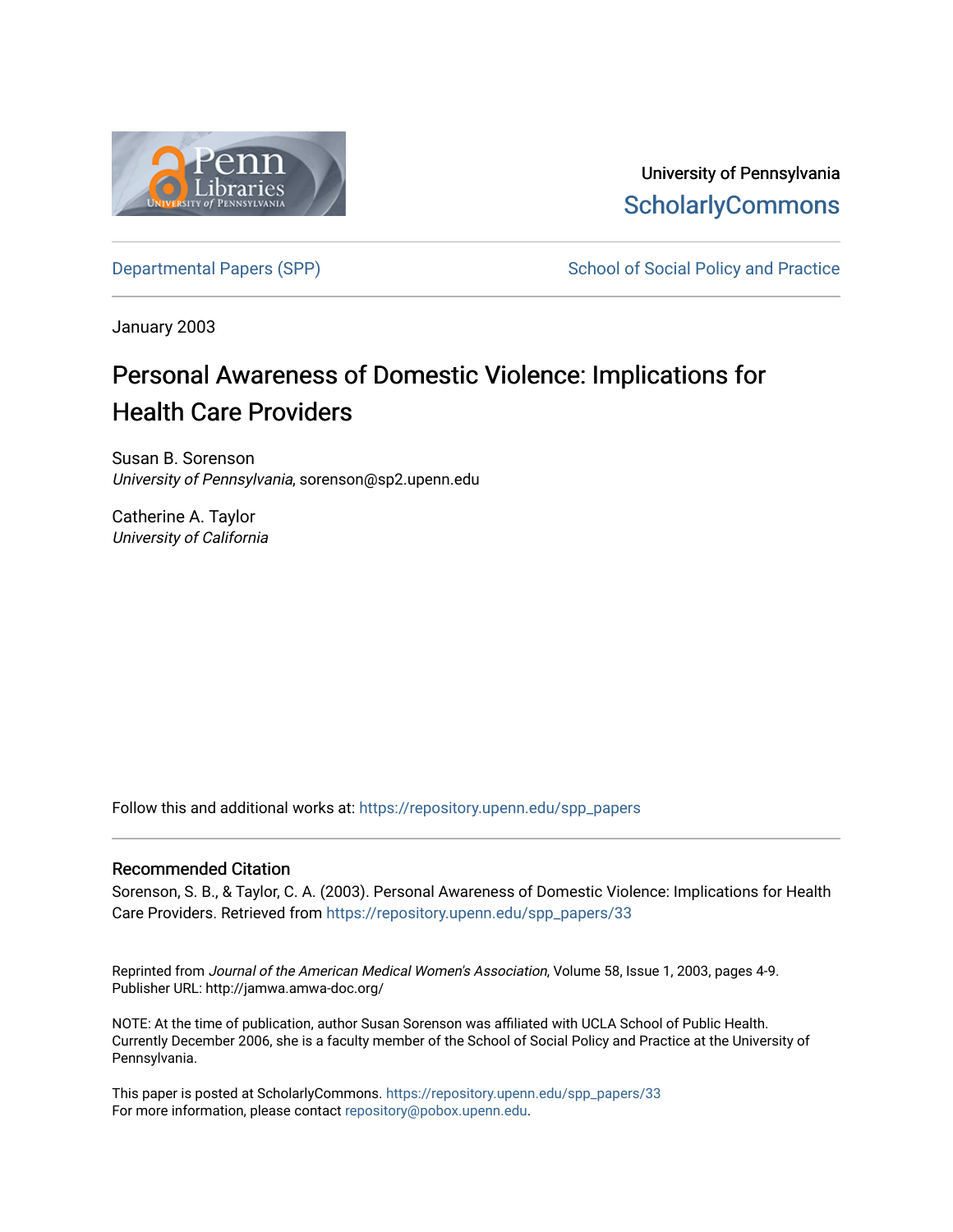# Personal Awareness of Domestic Violence: Implications for Health Care **Providers**

## **Abstract**

To estimate how many Californians know a victim of domestic violence, to examine their knowledge of certain characteristics of the violence, and to estimate and examine such knowledge among specific demographic groups. A total of 3713 California adults (similar numbers of whites, blacks, Hispanics, Korean Americans, Vietnamese Americans, and other Asian Americans) completed a random-digit-dial interview. Respondents were asked whether a friend, relative, or coworker had been threatened or harmed by an intimate partner. Weights were applied to the cross-sectional sample to obtain estimates for the general population. Descriptive statistics and multivariate regressions were used with the full sample.

## **Comments**

Reprinted from Journal of the American Medical Women's Association, Volume 58, Issue 1, 2003, pages 4-9.

Publisher URL: http://jamwa.amwa-doc.org/

NOTE: At the time of publication, author Susan Sorenson was affiliated with UCLA School of Public Health. Currently December 2006, she is a faculty member of the School of Social Policy and Practice at the University of Pennsylvania.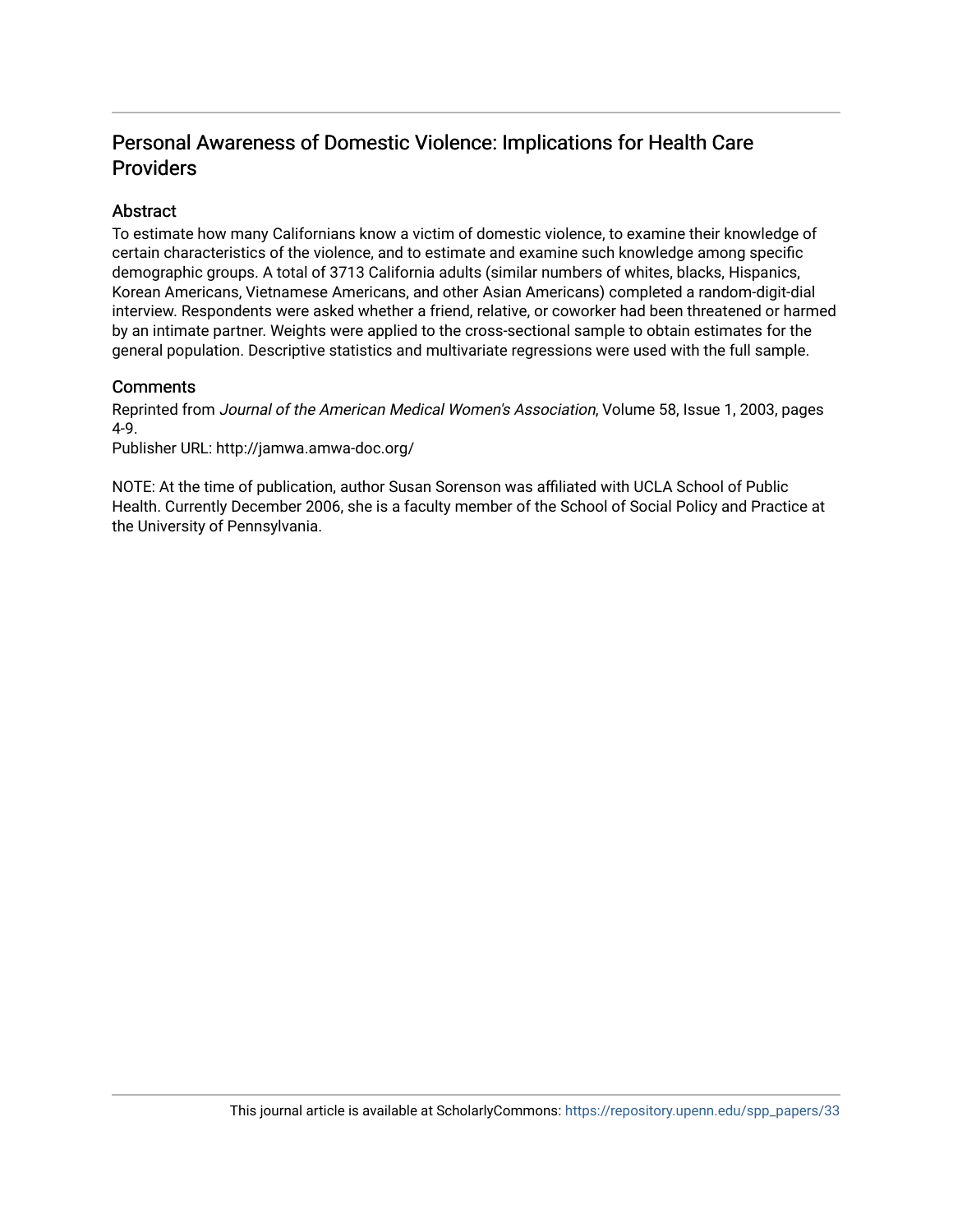#### **Objectives**

To estimate how many Californians know a victim of domestic violence, to examine their knowledge of certain characteristics of the violence, and to estimate and examine such knowledge among specific demographic groups.

#### **Method**

A total of 3713 California adults (similar numbers of whites, blacks, Hispanics, Korean Americans, Vietnamese Americans, and other Asian Americans) completed a random-digit-dial interview. Respondents were asked whether a friend, relative, or coworker had been threatened or harmed by an intimate partner. Weights were applied to the cross-sectional sample to obtain estimates for the general population. Descriptive statistics and multivariate regressions were used with the full sample.

#### **Results**

Nearly half (45.5%) of the adult general population of California knows a victim of domestic violence (DV); 40.5% know a woman and 5.0% know a man. More than one-third of the population (35.7%) knew the victim while the abuse was happening. Although 86.5% of those who reported knowing a DV victim indicated that the victim incurred physical harm, only 18.3% of the injured victims were reported to have sought medical care. Gender was the most consistent respondent predictor: Men were less likely to know someone who was a victim of DV and to have specific information about the violence. Ethnic differences were fewer, but distinctions among groups were documented.

#### **Conclusions**

Knowing a victim of DV is common among California adults. Implications for medical practice are discussed in terms of the ethnicity, gender, and work force status of the population served and geographic location of the medical practice. ( . 2003;58:4-9) *JAMWA*

# Personal Awareness of Domestic Violence: Implications for Health Care Providers

Susan B. Sorenson, PhD; Catherine A. Taylor, MSW, MPH

Victimization from and perpetration of violence are not rare in intimate relationships. Nearly 1.3 million women and 825 000 men are physically assaulted by intimate partners each year in the United States.<sup>1</sup> What proportion of these individuals disclose the violence to friends, family, and others is not documented. If neither victims nor perpetrators talk about violence in intimate relationships, the problem may be perceived to be smaller than it is and to be something that should remain a private family matter.

Screening for domestic violence (DV) in health care settings challenges such silence. $2$  Once DV is identified, optimal care for a woman in an abusive relationship depends, in part, on the physician's working knowledge of community resources that can provide safety, advocacy, and support.<sup>3-5</sup> The victim's social network may be one such resource.

The purpose of the present study was to estimate and examine personal awareness of DV in the general public and among specific demographic groups. Such information is important for at least 3 reasons. First, as with other conditions,<sup>6,7</sup> personal knowledge may shape attitudes toward and perceptions of DV. Second, such information may serve as a general indication of victims' willingness to disclose the violence, a useful piece of information for health care providers and others seeking to intervene in DV. And, third, social networks of victims of DV might prove useful in efforts to prevent and intervene in DV. A sense of the size and demographics of this group

*Dr. Sorenson is a professor and Ms. Taylor is a doctoral student, both at the School of Public Health at the University of California, Los Angeles. For reprint requests contact: Susan B. Sorenson, UCLA School of Public Health, 650 C.E.Young Dr, South, Los Angeles, CA 90095-1772; e-mail: sorenson@ucla.edu*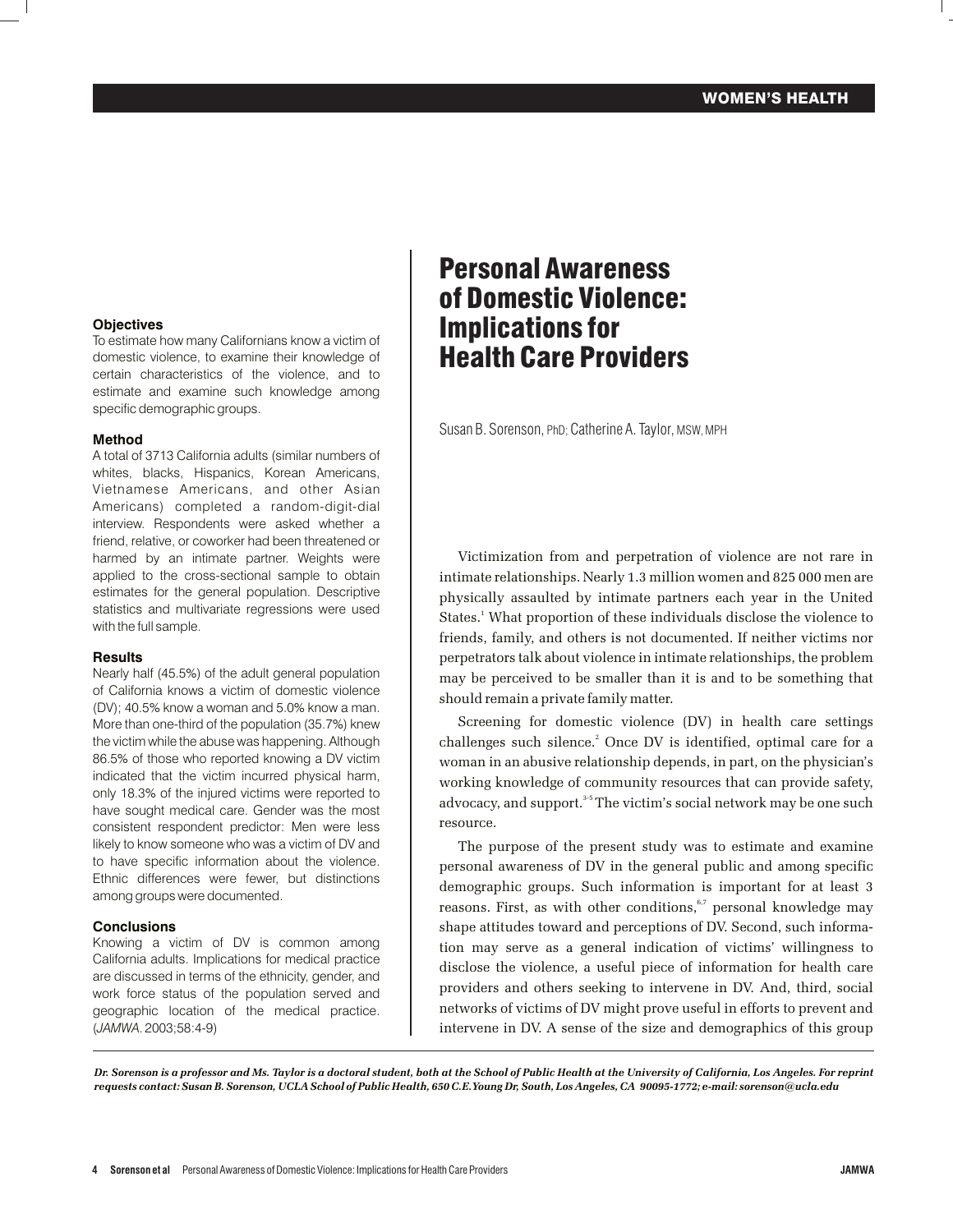may be helpful in planning interventions; the latter is the primary focus of this paper.

## **Methods**

### *Sample*

The study sample consisted of a series of stratified samples of random-digit-dial telephone numbers, including a crosssectional sample of Californians and 5 specialized samples designed to yield large numbers of specific ethnic groups. To reduce potential bias of attracting respondents who were more interested in DV than others, we used the next-birthday method of selecting the adult in the household who would be asked to participate in the survey. The samples were drawn and data were collected by the University of Chicago's National Opinion Research Center (NORC).

Interviews were completed with 3 713 California adults (age 18 to 92 years): 604 whites, 550 blacks, 666 Hispanics,

619 Korean Americans, 623 Vietnamese Americans, 617 other Asian Americans, and 34 persons of other ethnic backgrounds. The overall response rate, calculated using a method comparable to the standard response rate formula of the American Association of Public Opinion Research,<sup>8</sup> was 51.5%. People who did not meet language eligibility criteria (ie, spoke English, Spanish, Korean, or Vietnamese, the languages in which the interviews were conducted) could not be

screened out and thus remained part of the denominator in response rate calculations. If monolingual speakers of other languages could have been screened out, the response rate might have been higher. This issue is relevant when conducting community-based surveys in regions such as California, where a substantial portion of the population is foreign born and many do not speak English.

#### *Questionnaire*

This study of personal awareness of DV was part of a larger survey of social norms about DV. The questionnaire was developed in consultation with a panel of community-based experts in order to ensure its cultural competence. The panel comprised survivors of DV and DV service providers (typically the founder and former executive director of an agency who had many years of experience providing service to Hispanic, black, or Asian American battered women or batterers). The questionnaire was pilot tested with members

of each of the relevant ethnic groups and discussed in focus groups. The final English-language version of the questionnaire was translated into Spanish, Vietnamese, and Korean, then each was translated back into English. Minor adjustments were made to ensure equivalency of the forms.

Trained interviewers conducted the interviews from April 2000 to March 2001. The first section of the questionnaire described DV scenarios that included psychological, sexual, and physical abuse. After each scenario, respondents were asked a series of questions, including whether they thought that the behavior was right or wrong, whether it was illegal, and whether it should be illegal. The personal awareness section was next and asked all respondents whether a friend, relative, or coworker had been threatened or harmed by an intimate partner. Those who responded affirmatively were asked specific, nonidentifying questions about the DV; these questions are listed in the Appendix. The final section asked

about demographic characteristics.

The study was reviewed and approved by the institutional review boards of both the University of California, Los Angeles and of NORC.

### *Analyses*

The first set of analyses estimated the proportion of the general population that personally knew a victim of DV and knew about certain characteristics of the violence. Population weights were applied to

the cross-sectional sample to adjust for within-household selection, multiple residential telephone lines, nonresponse, and sex and ethnicity. The resulting findings, thus, can be viewed as a reasonable approximation of the experiences of the general population of California.

The second set of analyses addressed the second objective of the investigation, namely, to examine personal knowledge of a DV victim and characteristics of the violence among specific demographic groups. Analyses began with frequencies and  $\chi^2$ . Multivariate logistic regressions were used to examine the effect of one characteristic of the participants on their responses while taking into account their remaining characteristics. To limit error rates with the large sample, findings with a value of  $p<0.01$  only are discussed.

#### **Results**

#### *Population Estimates*

Almost half of California adults (45.5%) know someone

The complex nature of domestic violence necessitates multiple health care prevention and intervention strategies.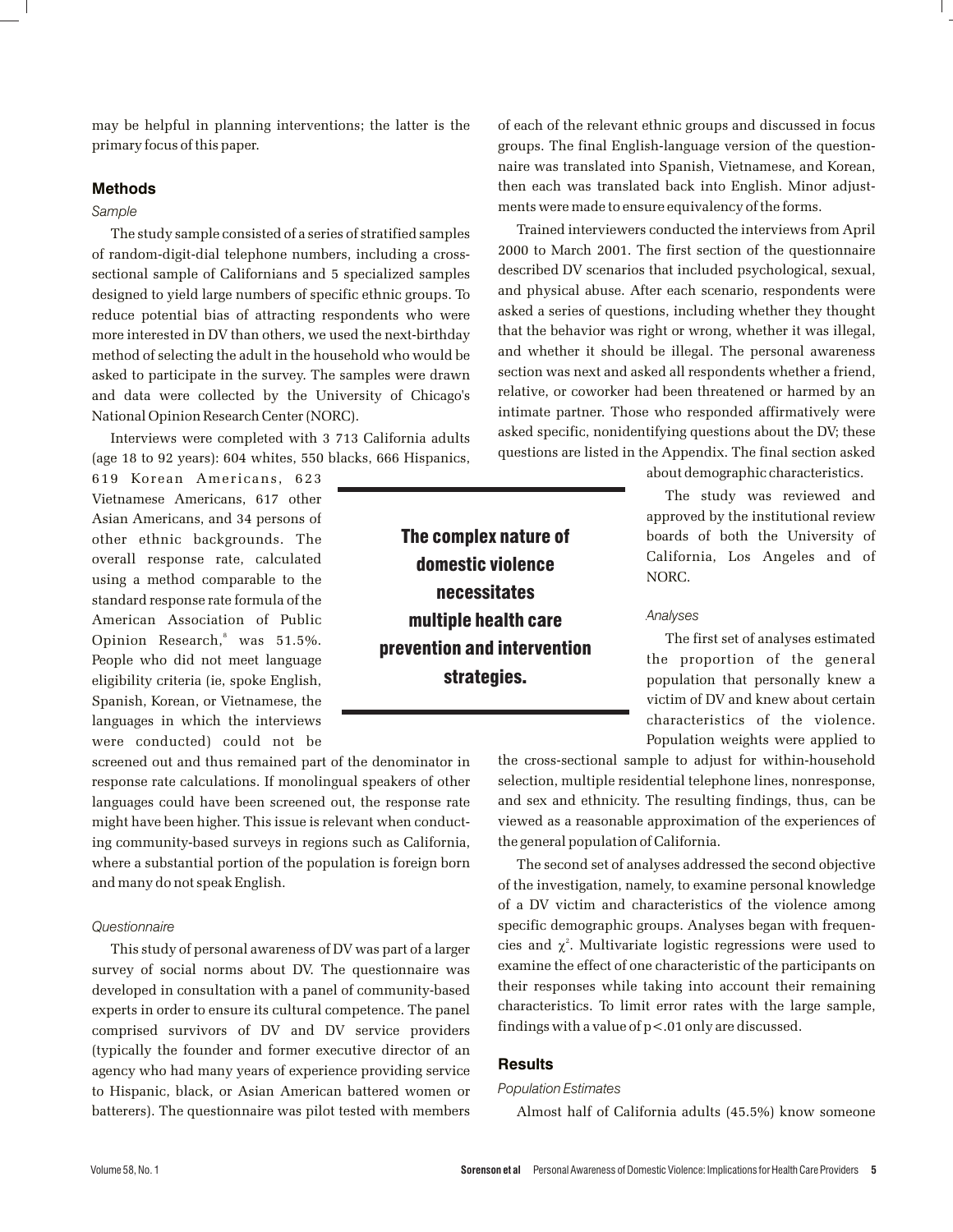|                                                                                                                                                                                   | Aniong nooponachto mno nopontoa        |                   |                                                  |                                         |                                       |                                       |                     |                                                   |                             |                                                                |
|-----------------------------------------------------------------------------------------------------------------------------------------------------------------------------------|----------------------------------------|-------------------|--------------------------------------------------|-----------------------------------------|---------------------------------------|---------------------------------------|---------------------|---------------------------------------------------|-----------------------------|----------------------------------------------------------------|
|                                                                                                                                                                                   | <b>Knows</b><br>a Victim<br>$(n=3713)$ | Male<br>Victim    | <b>Physical</b><br>Harm<br>$(n=1372)$ $(n=1345)$ | Sought<br>Medical<br>Care<br>$(n=1272)$ | Called<br><b>Police</b><br>$(n=1321)$ | Left<br><b>Rel'ship</b><br>$(n=1350)$ | Used<br>$(n=1139)$  | <b>Children</b><br>Shelter* at Home<br>$(n=1315)$ | Knew<br>Abuse<br>$(n=1361)$ | 3 Closest<br>During Friends/<br><b>Relatives</b><br>$(n=1385)$ |
| Gender<br>Male (v female)                                                                                                                                                         | $.66^{\dagger}$                        | 4.13 <sup>†</sup> | $.70+$                                           | .97                                     | .98                                   | .81                                   | .61                 | $.75$ <sup>*</sup>                                | .61 <sup>§</sup>            | .69 <sup>§</sup>                                               |
| Age                                                                                                                                                                               |                                        |                   |                                                  |                                         |                                       |                                       |                     |                                                   |                             |                                                                |
| $40 + (v < 40)$                                                                                                                                                                   | .84                                    | 1.14              | .81                                              | .53 <sup>§</sup>                        | 1.11                                  | 1.05                                  | $4.07$ <sup>t</sup> | $1.45^*$                                          | .90                         | .76                                                            |
| Ethnicity                                                                                                                                                                         |                                        |                   |                                                  |                                         |                                       |                                       |                     |                                                   |                             |                                                                |
| Black (v white)                                                                                                                                                                   | .93                                    | 1.22              | .63                                              | 1.43                                    | $2.17^{\dagger}$                      | 1.02                                  | 1.20                | 1.03                                              | $2.14^s$                    | 1.15                                                           |
| Hispanic                                                                                                                                                                          | 1.15                                   | 1.52              | 1.04                                             | .87                                     | 1.20                                  | .91                                   | .96                 | 1.42                                              | 1.04                        | 1.06                                                           |
| Korean                                                                                                                                                                            | .87                                    | .61               | .64                                              | .90                                     | $.53^{\circ}$                         | .72                                   | .19 <sup>§</sup>    | 1.12                                              | 1.26                        | 1.31                                                           |
| Vietnamese                                                                                                                                                                        |                                        |                   |                                                  |                                         |                                       |                                       |                     |                                                   |                             |                                                                |
|                                                                                                                                                                                   | .47 <sup>†</sup>                       | 1.94              | .58                                              | .85                                     | .79                                   | .68                                   | .83                 | .89                                               | .84                         | 1.27                                                           |
| Other Asian                                                                                                                                                                       | .62 <sup>6</sup>                       | 1.32              | 1.27                                             | 1.01                                    | .66                                   | .63                                   | .82                 | .80                                               | .72                         | 1.04                                                           |
| Nativity                                                                                                                                                                          |                                        |                   |                                                  |                                         |                                       |                                       |                     |                                                   |                             |                                                                |
| Non-US (vUS)                                                                                                                                                                      | .41 <sup>†</sup>                       | $1.75^{+}$        | .65                                              | .97                                     | 1.20                                  | .76                                   | 1.43                | .93                                               | .82                         | .72                                                            |
| Education                                                                                                                                                                         |                                        |                   |                                                  |                                         |                                       |                                       |                     |                                                   |                             |                                                                |
| <high (v="" grad)<="" hs="" school="" td=""><td>1.00</td><td>.81</td><td>.84</td><td>1.08</td><td>.77</td><td>1.15</td><td>1.40</td><td>.96</td><td>1.47</td><td>1.34</td></high> | 1.00                                   | .81               | .84                                              | 1.08                                    | .77                                   | 1.15                                  | 1.40                | .96                                               | 1.47                        | 1.34                                                           |
| Some college                                                                                                                                                                      | $1.34^s$                               | .80               | .90                                              | 1.22                                    | 1.01                                  | 1.09                                  | 1.07                | .90                                               | .66                         | .98                                                            |
| College graduate                                                                                                                                                                  | 1.07                                   | .75               | 1.17                                             | 1.24                                    | .70 <sup>‡</sup>                      | 1.39                                  | 1.12                | .75                                               | .85                         | .78                                                            |
|                                                                                                                                                                                   |                                        |                   |                                                  |                                         |                                       |                                       |                     |                                                   |                             |                                                                |
| Employment                                                                                                                                                                        |                                        |                   |                                                  |                                         |                                       |                                       |                     |                                                   |                             |                                                                |
| Part (v full time)                                                                                                                                                                | 1.19                                   | .70               | .75                                              | .92                                     | .89                                   | 1.17                                  | .90                 | $.62^{*}$                                         | 1.27                        | .70                                                            |
| Unemployed                                                                                                                                                                        | .83                                    | .65               | .98                                              | .67                                     | .86                                   | 1.38                                  | 1.19                | .71                                               | 2.49                        | 1.31                                                           |
| Retired                                                                                                                                                                           | $.49^{\dagger}$                        | 1.82              | .78                                              | .82                                     | .62                                   | 1.00                                  | .60                 | .86                                               | 1.40                        | .89                                                            |
| In school                                                                                                                                                                         | $.72^{*}$                              | .84               | .98                                              | .74                                     | .47 <sup>§</sup>                      | 1.28                                  | 2.02                | $.59*$                                            | 1.17                        | .63                                                            |
| Keeping house                                                                                                                                                                     | .76                                    | .67               | .71                                              | .44 <sup>§</sup>                        | 1.05                                  | .66                                   | .52                 | 1.05                                              | .77                         | .65                                                            |
| Other                                                                                                                                                                             | $1.69*$                                | 1.76              | 1.53                                             | 1.12                                    | 1.04                                  | .70                                   | .83                 | 1.53                                              | 2.22                        | 2.97                                                           |
|                                                                                                                                                                                   |                                        |                   |                                                  |                                         |                                       |                                       |                     |                                                   |                             |                                                                |
| Income                                                                                                                                                                            |                                        |                   |                                                  |                                         |                                       |                                       |                     |                                                   |                             |                                                                |
| \$20 000-39 999 (v<\$20k)                                                                                                                                                         | $1.35^{\frac{6}{3}}$                   | .98               | 1.10                                             | .99                                     | .79                                   | .98                                   | $2.19^{+}$          | 1.17                                              | 1.43                        | $1.46^{*}$                                                     |
| \$40 000-59 999                                                                                                                                                                   | $1.39^{*}$                             | .93               | .70                                              | .97                                     | .82                                   | 1.35                                  | 1.76                | .97                                               | 1.39                        | 1.09                                                           |
| $$60000+$                                                                                                                                                                         | $1.50^{\$}$                            | .60               | .70                                              | 1.18                                    | .90                                   | $1.61$ <sup>*</sup>                   | 1.29                | .67                                               | 1.00                        | 1.11                                                           |
| Relationship history                                                                                                                                                              |                                        |                   |                                                  |                                         |                                       |                                       |                     |                                                   |                             |                                                                |
| Never married (v ever)                                                                                                                                                            | $1.49^{\dagger}$                       | 1.03              | 1.32                                             | 1.44                                    | 1.38                                  | .78                                   | .82                 | .85                                               | .62                         | 1.37                                                           |
| Ever divorced (v never)                                                                                                                                                           | $2.26^{\dagger}$                       | 1.26              | 1.33                                             | 1.31                                    | 1.29                                  | 1.33                                  | .67                 | 1.05                                              | 1.05                        | 1.38                                                           |
|                                                                                                                                                                                   |                                        |                   |                                                  |                                         |                                       |                                       |                     |                                                   |                             |                                                                |

**Among Respondents Who Reported Knowing a DV Victim .**

\*Only those who knew a victim who was female were asked about their knowledge of her use of a battered women's shelter.

 $p<.01$ 

 $tp < .001$ 

 $$p < .05$ 

Note. The multivariate logistic regressions also took into account the number of people supported on the reported income, household composition, and missing values of each of the<br>variables. Two substantive variables – loca

"such as a friend, relative, or coworker, who [has] been the victim of domestic violence, that is, someone who has been threatened or harmed by an intimate partner." Two-fifths (40.5%) of California adults know a woman victim of DV, and 5.0% know a male victim. More than a third (35.7%) knew the victim while the abuse was happening, and for 19.2%, the victim was 1 of their 3 closest friends or relatives.

Nearly two-fifths (39.4%) of California's general population know a victim who experienced physical harm; but only 18.3% of respondents reported that medical care was sought for the injuries. More than one-fourth (29.2%) of California adults know of DV in which children were home during at least some episodes of the violence, and 26.1% of California's adults know of DV in which the police were called. One-third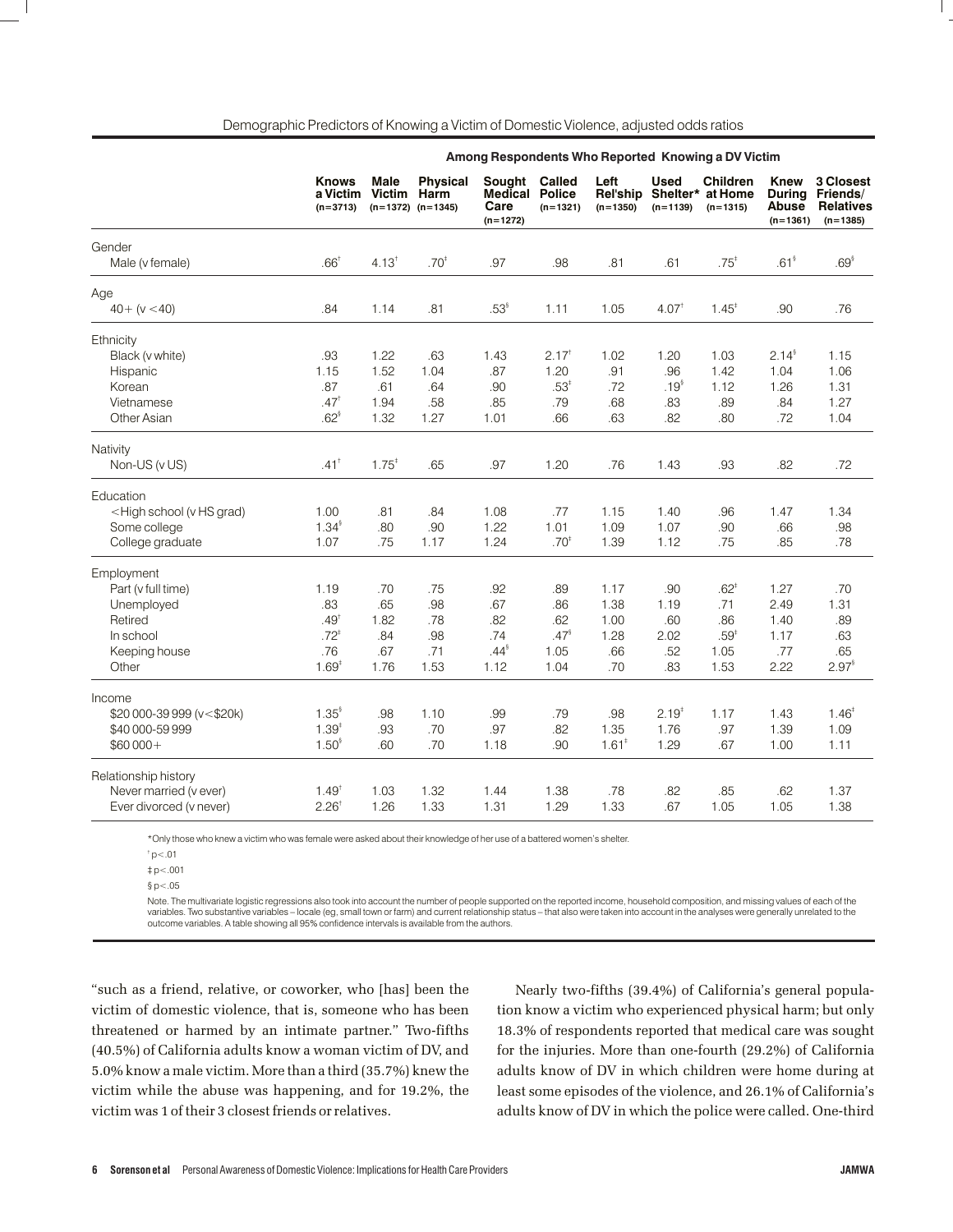(33.5%) of the general population of California know someone who was a victim of DV and left the relationship; 3.0% know a woman who used a battered women's shelter.

#### *Study Sample*

A substantial minority (37.5%) of the respondents said that they knew a victim of DV, and 84.2% of those knew the victim while the abuse was happening. In most cases the victim was female (88.2%), and in 65.8% of the cases children were home during at least some episodes of violence. Police were called to intervene in 58.0% of the cases. Most (83.9%) of the victims were physically hurt, but only 40.6% sought medical attention. Two-thirds of the victims (66.8%) left the relationship. Only 9.9% of the female victims used the services of a battered women's shelter. Nearly half (48.9%) of the respondents who knew a DV victim said that 1 of their 3 closest friends or relatives had been threatened or harmed by an intimate partner.

Bivariate analyses indicate that respondent sex, age, ethnicity, nativity, education, employment, income, marital status, relationship history, household composition, and area of residence were all statistically significantly associated with personal knowledge of a DV victim. (Tabled data are available from the authors.)

The next set of analyses used multivariate logistic regression to assess whether these patterns of association would hold when all respondent characteristics were taken into consideration simultaneously. As shown in the table, the odds of knowing a DV victim were lower for men (95% CI .56, .77), Vietnamese Americans (95% CI .33, .66), other Asian Americans (95% CI .46, .83), immigrants (95% CI .33, .51), and retired people (95% CI .36, .65). The odds were higher among those with some college education (95% CI 1.03, 1.67), with incomes more than \$20 000 (95% CI .67, .79), or who had been divorced (95% CI 1.76, 2.90).

Relatively few demographic characteristics were associated with responses to the remaining questions. (Recall that subsequent analyses were limited to respondents who reported that they knew a DV victim.) Gender was the only variable related to knowing a male victim of DV odds were higher for men (95% CI 2.81, 6.05). No respondent characteristics were associated (at p<.01) with the odds of knowing a victim who incurred physical harm, who left the relationship, or who had children at home when the violence occurred. The odds of knowing whether the victim sought medical care were higher for respondents who were 40 years old or older (95% CI 1.14, 2.06) and lower for those who were keeping house (95% CI .24, .79). The odds of knowing whether police were called were higher among black

respondents (95% CI 1.47, 3.18) and lower among students (95% CI .28, .78). The odds of knowing whether a female victim went to a battered women's shelter were higher for respondents who were at least 40 years old (95% CI 2.40, 6.91) and lower for Korean Americans (95% CI .05, .64). The odds of knowing the victim while the abuse was happening were lower for men (95% CI .44, .85) and higher for black respondents (95% CI 1.23, 3.72). The odds of reporting that 1 of the respondent's 3 closest friends or relatives was a DV victim were lower for men (95% CI .54,.88) and higher for those whose employment status was "other" (95% CI 1.55,5.70). The odds of knowing a DV victim or certain characteristics of the violence were unrelated to where the respondents lived (farm or small town, suburb, city).

#### **Discussion**

Estimates derived from this investigation indicate that more than 11 million Californians know a victim of DV, and more than 8 million Californians knew the victim while the abuse was happening. (Numbers calculated using US Census data.<sup>9</sup>) In addition, about 87% of those who knew a DV victim reported that the victim was physically harmed, yet only 18.3% reported that the injured victim sought medical care. Prior national research has estimated that about half of female victims of DV sustain injuries and that about 20% of those who are injured seek medical treatment. $^{\rm 10}$ 

To our knowledge, no peer-reviewed research has addressed the extent to which Americans know victims of DV. The ability to examine demographic groups and make population-based estimates is a strength of the present research.

The limits of self-reported data, such as those used here, are well documented.<sup>11</sup> Another limitation of our study is the relatively low response rate, 51.5%. The general public is increasingly unwilling to participate in scientific surveys. Even widely used and well-regarded national telephone surveys have experienced a substantial drop in participation rates: Response rates in the national Behavior Risk Factor Surveillance System dropped from a median of 68.4% in 1995 to 55.2% in 1999; in 1999, 18 states had participation rates below  $50\%$ .<sup>12</sup> Our response rate is similar to or higher than those obtained in other recent statewide California  $\mathrm{surveys.}^{^{13,14}}$ 

#### *Implications*

A number of respondent characteristics associated with knowing a DV victim have implications for health care practice, especially the patient's ethnicity, sex, work force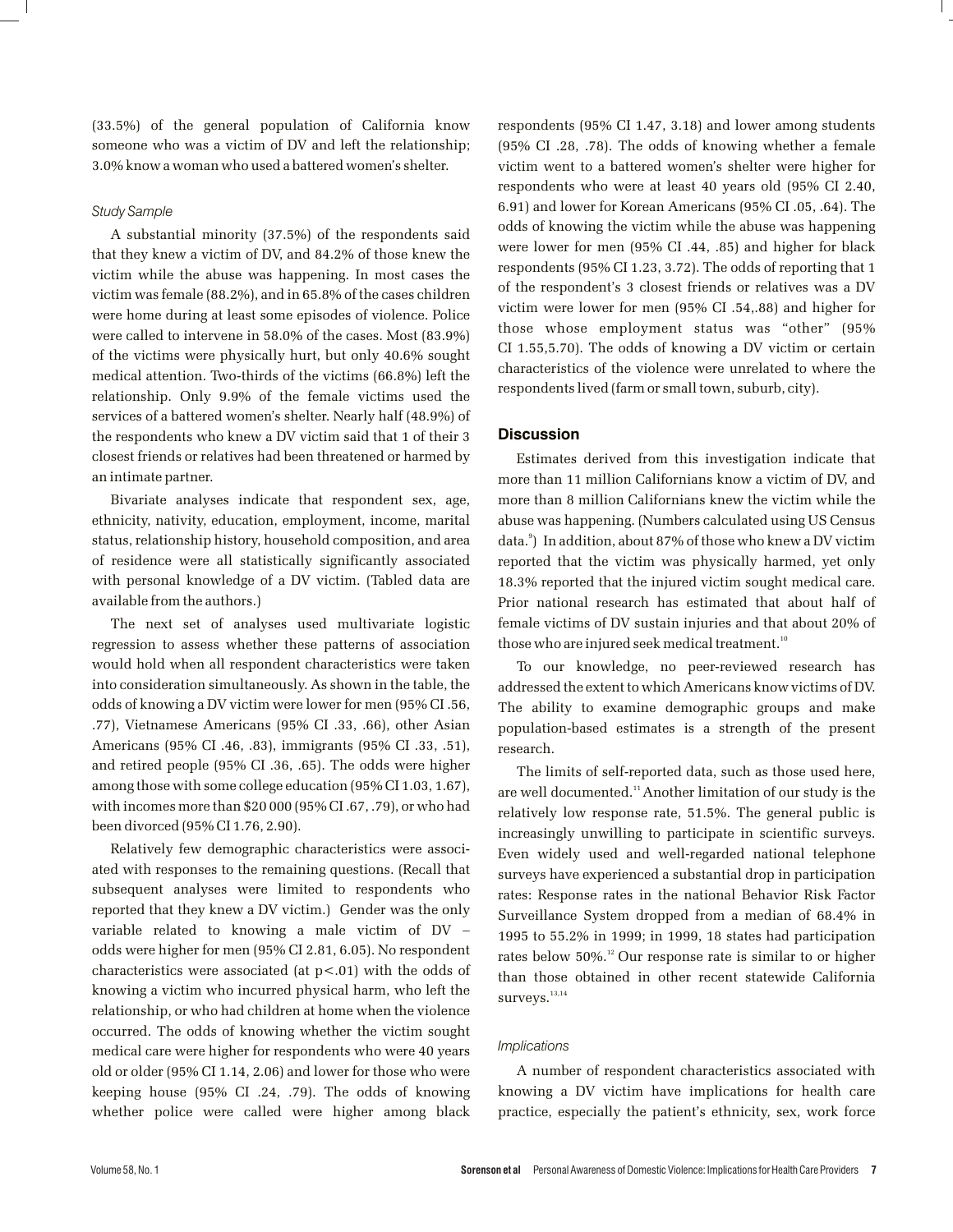status, and place of residence. Although other demographics were also predictors of awareness, they will not be the focus of this discussion because they have less relevance to clinical practice. For example, although nativity is an important predictor of DV awareness, health care services tend not to be offered for immigrants in general but, rather, organized for immigrants of a certain ethnic group, nationality, or language.

Latinos did not differ statistically from whites in their general or specific personal knowledge of DV. Blacks were more likely than whites to report knowing a victim of DV while the abuse was happening and to know that police were called to intervene. In contrast, Vietnamese and "other Asian Americans" were less likely to know a DV victim, and the odds of knowing someone who went to a battered women's shelter were much lower among Korean Americans. Substantial social stigma is attached to DV in South Asian communities, and it is rare for Asian Americans to admit such abuse, even to close friends.<sup>15</sup> Therefore, a strategy more relevant to this population would focus on basic education to help reduce the stigma of DV. In addition, as with most clinical services, cultural and language barriers may hinder victim disclosure to professionals. 16

Women were consistently more likely than men to report that they knew a victim of DV, that they were close to the person, and that they knew the victim during the abuse. Respondents were 8 times more likely to report knowing a female than a male victim of DV. These reports are consistent with the greater likelihood of physical harm among women victims of  $DV^{\prime\prime}$  and with women's greater likelihood to disclose personal information and to have other women as their confidantes.

Retired people were less likely than full-time workers to know a victim of DV, to identify someone close to them as a victim, and to know of police being called to intervene. If, as some suggest, social norms regarding DV and its disclosure have shifted over time, $^{\rm 18}$  this shift may not have included the elderly. That is, DV may still be regarded as a predominantly private matter among older age groups. (Note that 85% of the retired persons in the sample were age 60 or older.)

The odds of knowing a DV victim or certain characteristics of the violence were unrelated to place of residence (farm or small town, suburb, or city), suggesting that personal knowledge of DV does not differ by the geographic locale of the medical practice.

#### *Intervention Strategies*

An often overlooked resource in DV intervention and prevention efforts is the victim's social support network of

friends, relatives, and coworkers. These individuals may be powerful allies in helping – or hindering – victims of DV. As shown in a clinical trial of advocacy services, those who worked with advocates experienced less violence over time, higher quality of life, and less difficulty connecting with community resources. $19,20$  Women who are victims of DV are more likely to use health care resources and are at increased risk of a multitude of poor physical and mental health outcomes,<sup>21-23</sup> yet only about one-third have disclosed the violence to their physicians. $24,25$  It is, therefore, critical for health care providers to routinely screen for DV among their patients and to intervene as appropriate for the patient population being served.

Presuming that an effective DV screening protocol is in place, health care providers should encourage victims to identify and use their own social networks for safety and emotional support. This can be especially important for victims who refuse or are not eligible for placement in battered women's shelters. In one study, almost one-quarter of women who left abusive partners cited friends as being most helpful to them in ending their victimization.<sup>26</sup> Another study found that victim-partner contact increased with family encouragement to make the relationship work and that such contact decreased when coworkers encouraged women to leave the abusive relationship. $^{\scriptscriptstyle 27}$  Engaging patients through an exploration of available social networks can be an effective and empowering intervention.

In addition to identifying specific victims and perpetrators,<sup>28</sup> practice-based health education efforts may be helpful. For example, health clinics might consider a campaign to encourage patients who know victims of DV to intervene on the victim's behalf. Appropriate interventions could include talking to the victim to see what she or he might need and encouraging the victim to talk with his or her health care provider or other health care professionals or to seek help from the criminal justice system. Encouraging this sort of community involvement can help to break the silence and isolation of DV and encourage supportive, personal connections for the victim. Additional research on the social networks of DV victims and how their actions could support ending the violence would be useful as well.

The complex nature of DV necessitates multiple health care prevention and intervention strategies. One potential strategy, engaging the social networks of DV victims, may aid victims in a number of important ways. Health education efforts directed to those who know DV victims may also be a useful practice-based intervention. Such efforts can increase the level of support and options available to DV victims and, more broadly, increase community awareness, involvement,